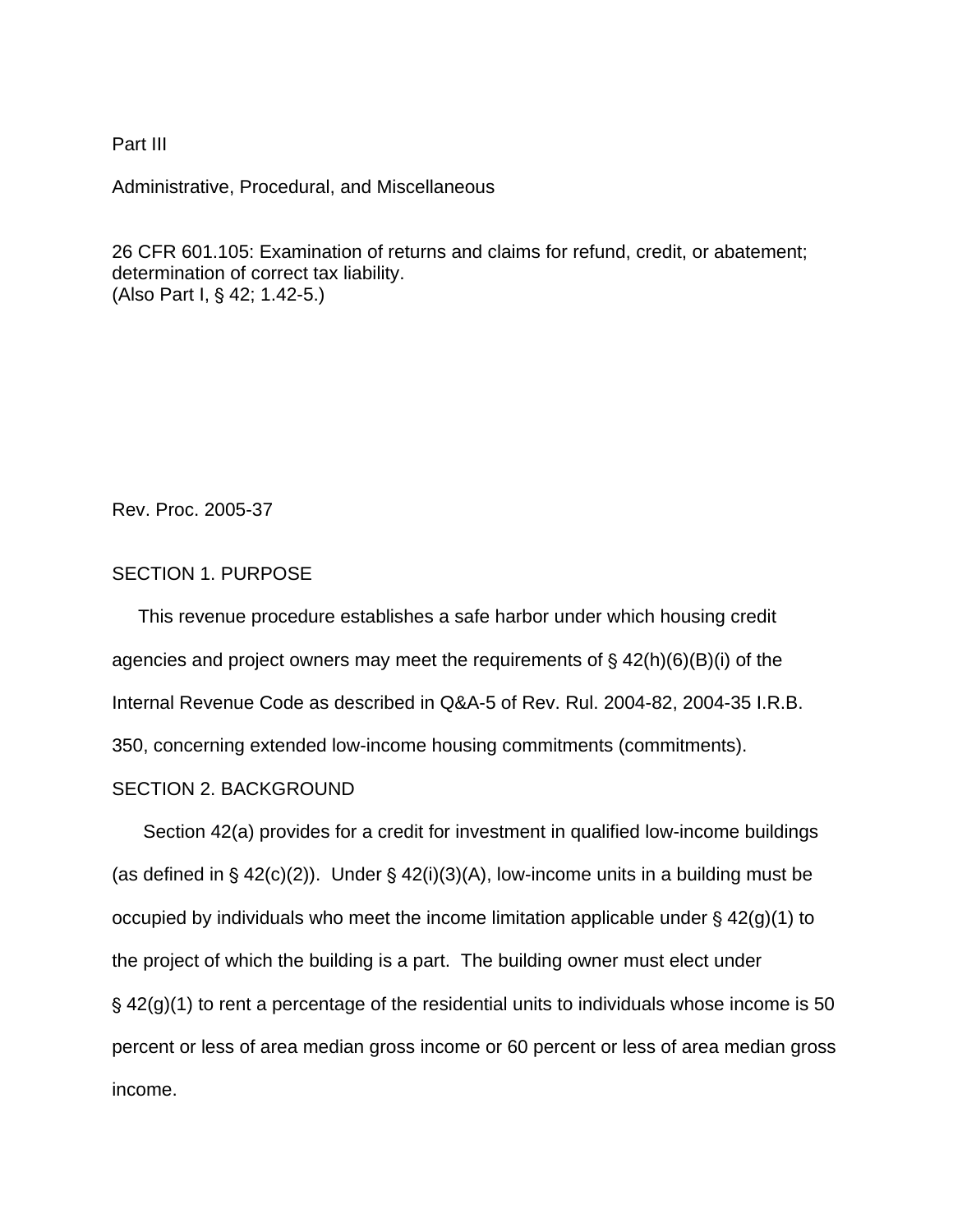Section 42(h)(6)(A) provides that no credit will be allowed with respect to any building for the taxable year unless a commitment (as defined in  $\S$  42(h)(6)(B)) is in effect as of the end of the taxable year.

 Section 42(h)(6)(B)(i) requires commitments to include the prohibitions against the actions described in subclauses (I) and (II) of  $\S$  42(h)(6)(E)(ii) during the extended use period, that is, prohibitions against eviction or termination of tenancy of an existing tenant of any low-income unit (other than for good cause) and any increase in the gross rent with respect to a low-income unit not otherwise permitted by  $\S$  42, applicable throughout the entire commitment period.

 Section 42(h)(6)(B)(ii) provides that a commitment must allow individuals who meet the income limitation applicable to the building under  $\S$  42(g) (whether prospective, present, or former occupants of the building) the right to enforce in any state court the prohibitions of  $\S$  42(h)(6)(B)(i).

 Section 42(h)(6)(J) provides that if, during a taxable year, there is a determination that a commitment was not in effect as of the beginning of the taxable year, the determination shall not apply to any period before the year and subparagraph (A) shall be applied without regard to the determination if the failure is corrected within 1 year from the date of determination.

 Section 1.42-5(c)(1)(xi) of the Income Tax Regulations provides that a housing credit agency must require the owner of a low-income housing project to certify at least annually to the housing credit agency that, for the preceding 12-month period, a commitment as described in  $\S$  42(h)(6) was in effect (for buildings subject to § 7108(c)(1) of the Omnibus Budget Reconciliation Act of 1989, 1990-1 C.B. 210),

 $-2 -$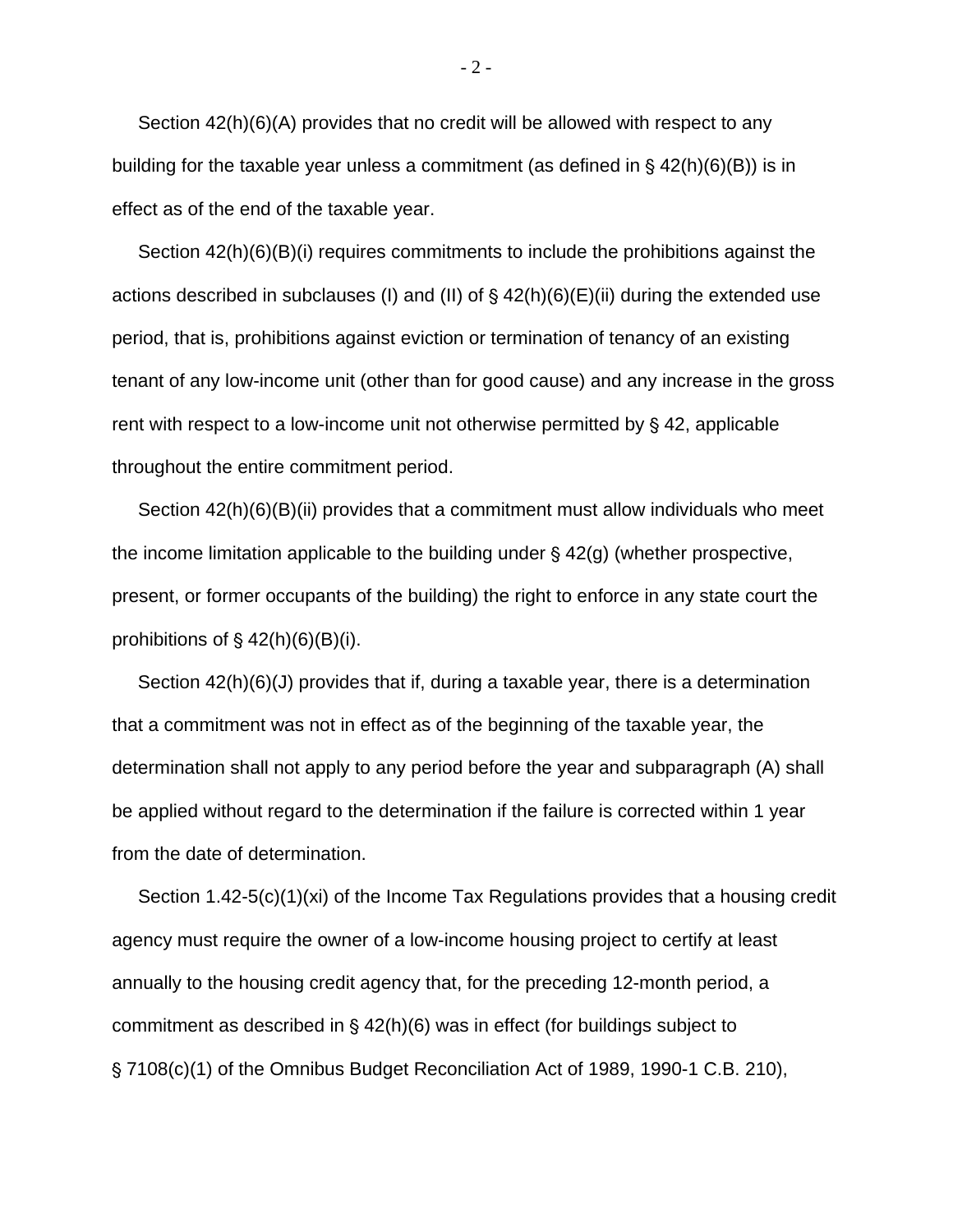including the requirement under  $\frac{1}{2}$  42(h)(6)(B)(iv) that an owner cannot refuse to lease a unit in the project to an applicant because the applicant holds a voucher or certificate of eligibility under section 8 of the United States Housing Act of 1937, 42 U.S.C. 1437f (for buildings subject to § 13142(b)(4) of the Omnibus Budget Reconciliation Act of 1993, 1993-3 C.B. 1).

 On August 30, 2004, the Service ruled in Q&A-5 of Rev. Rul. 2004-82 that  $\frac{1}{2}$  42(h)(6)(B)(i) requires commitments to include the prohibitions against the actions described in subclauses (I) and (II) of  $\S$  42(h)(6)(E)(ii) during the extended use period, that is, prohibitions against eviction or termination of tenancy of an existing tenant of any low-income unit (other than for good cause) and any increase in the gross rent with respect to a low-income unit not otherwise permitted by  $\S$  42, applicable throughout the entire commitment period. This requirement for commitments extends back to the effective date of  $\frac{6}{5}$  42(h)(6)(B)(i). See  $\frac{6}{5}$  11701(a)(7)(A) of the Omnibus Budget Reconciliation Act of 1990, 1991-2 C.B. 481, 531.

 Q&A-5 provided that if it is determined by the end of a taxable year that a taxpayer's commitment does not meet the requirements for a commitment under  $\S$  42(h)(6)(B) (for example, it does not provide no-cause eviction protection for the tenants of low-income units throughout the extended use period), the low income housing credit is not allowable with respect to the building for the taxable year, or any prior taxable year. However, if the failure to have a valid commitment in effect is corrected within 1 year from the date of the determination, the determination will not apply to the current year of the credit period or any prior year.

- 3 -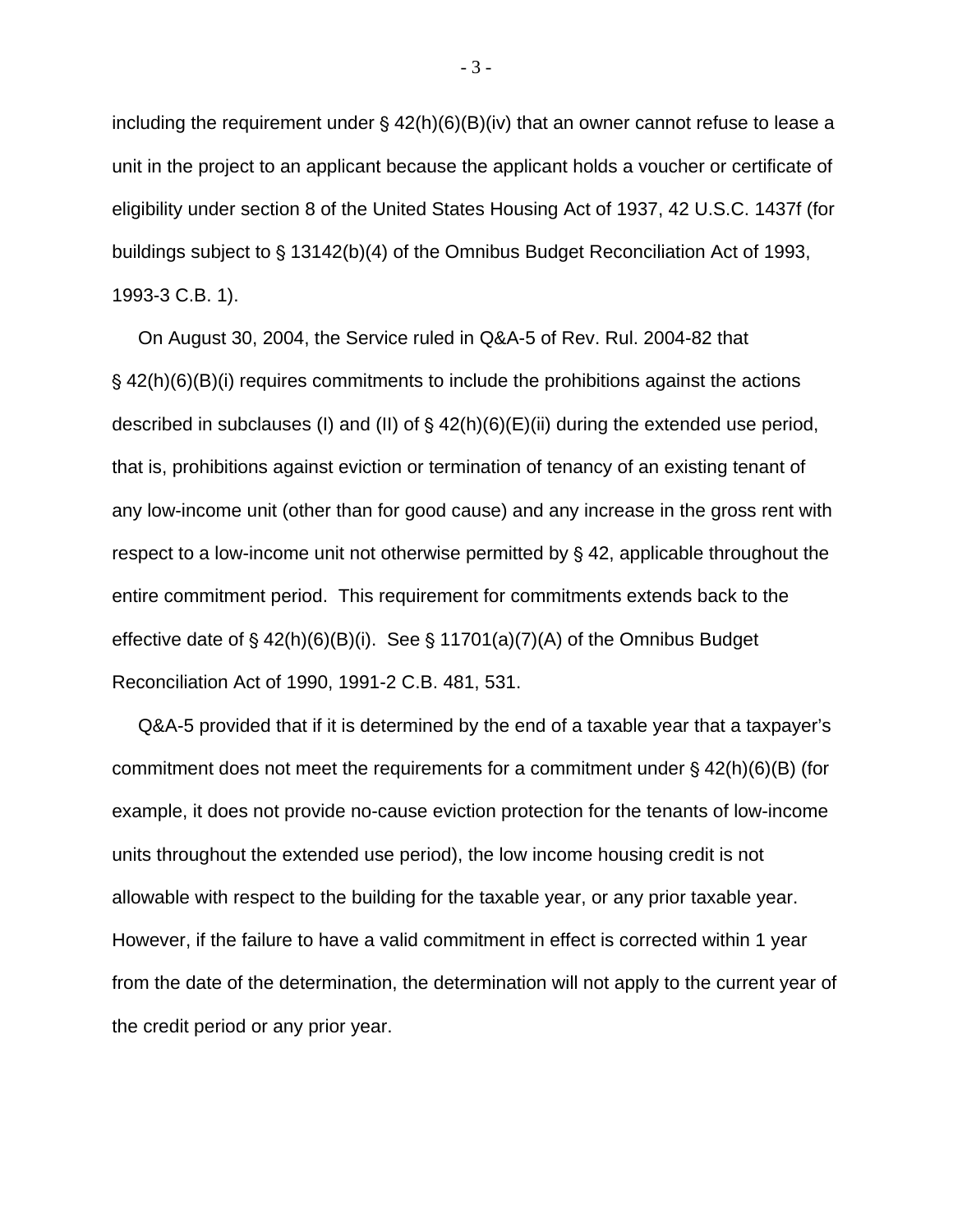Q&A-5 required each Agency to review its existing commitments by December 31, 2004, to ensure that the no-cause eviction protection and the prohibition against improper increases in gross rent apply throughout the extended use period. If during that review, an Agency determined that a commitment did not comply with these requirements, the 1-year period described under § 42(h)(6)(J) will commence on the date of that determination.

#### SECTION 3. SAFE HARBOR

 .01 The Service has determined that Agencies may satisfy the review requirements under Q&A-5 for commitments entered into before January 1, 2006, under  $\frac{1}{2}$  42(h)(6)(B)(i) in the following manner:

 (1) Commitments entered into before January 1, 2006, that contain general language requiring building owners to comply with the requirements of  $\S$  42 (catch-all language) satisfy the requirements under Q&A-5, if:

 (a) Agencies notify building owners in writing on or before December 31, 2005, that consistent with the interpretation in Q&A-5, the catch-all language prohibits the owner from evicting or terminating the tenancy of an existing tenant of any low-income unit (other than for good cause) throughout the entire commitment period. Further, Agencies must notify building owners that the catch-all language prohibits the owner from making an increase in the gross rent with respect to a low-income unit not otherwise permitted by  $\S$  42 throughout the entire commitment period;

(b) The owner must, as part of its certification under  $\S$  1.42-5(c)(1)(xi), certify annually that for the preceding 12-month period no tenants in low-income units were evicted or had their tenancies terminated other than for good cause and that no tenants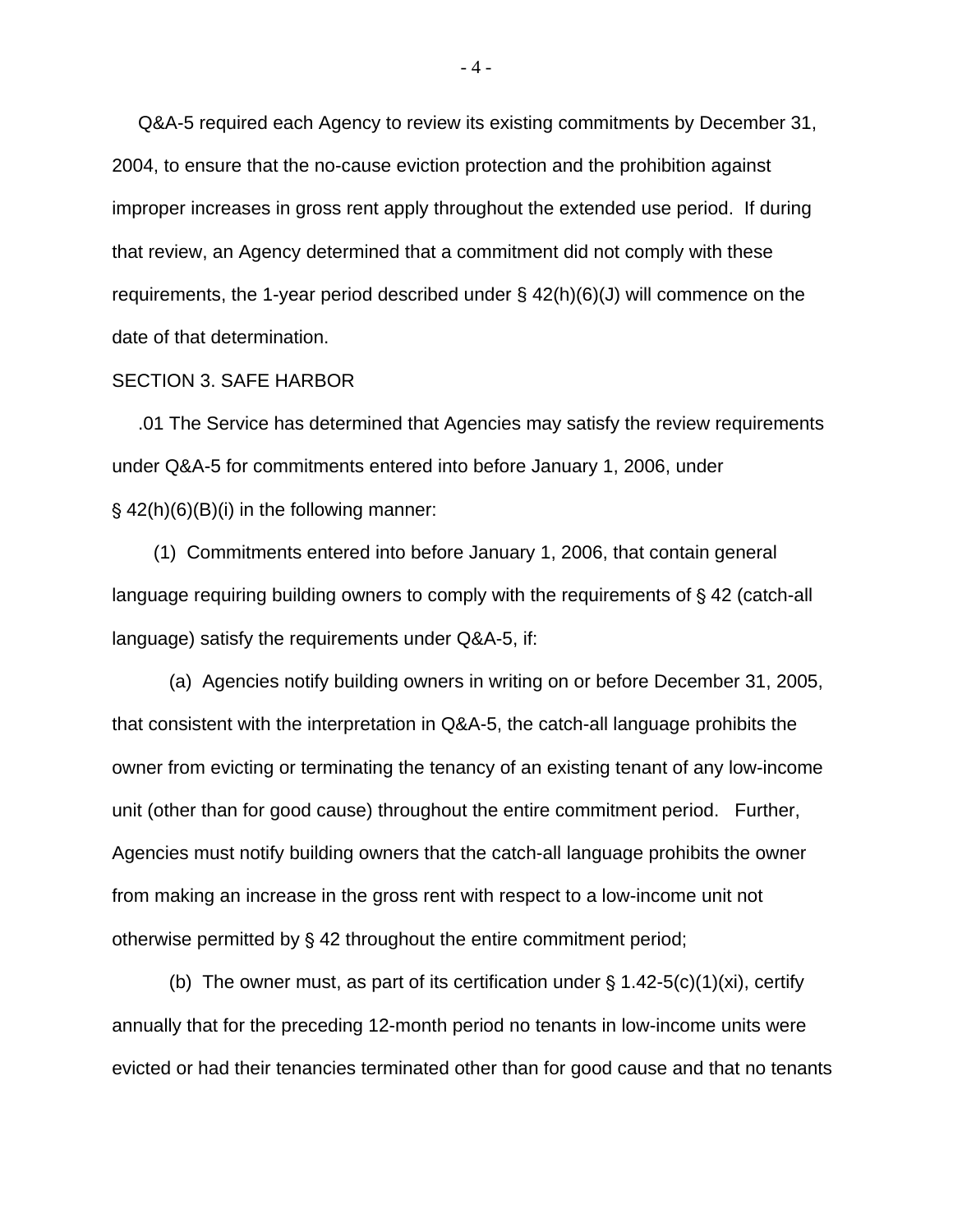had an increase in the gross rent with respect to a low-income unit not otherwise permitted under  $§$  42;

 (c) If the owner fails to make the certifications in (b) above or the Agency learns that the owner has evicted tenants in low-income units or terminated their tenancies other than for good cause or has increased the gross rent of a tenant with respect to a low-income unit not otherwise permitted under  $\S$  42, the Agency shall report the owner to the Internal Revenue Service using Form 8823, Low-Income Housing Credit Agencies Report of Noncompliance or Building Disposition; and

 (d) Section 3.02 shall also apply to any amendment to any commitment containing catch-all language if the amendment is executed after December 31, 2005.

 (2) Commitments entered into before January 1, 2006, that do not contain specific language on the  $\S$  42(h)(6)(B)(i) prohibition against the actions described in subclauses (I) and (II) of  $\S$  42(h)(6)(E)(ii) or catch-all language do not satisfy the requirements of Q&A-5 and must be amended to clearly provide for the  $\frac{1}{5}$  42(h)(6)(B)(i) prohibition against the actions described in subclauses (I) and (II) of  $\S$  42(h)(6)(E)(ii) by December 31, 2005.

 .02 The Service has determined that Agencies may satisfy the review requirements under Q&A-5 for commitments executed after December 31, 2005, under  $\S$  42(h)(6)(B)(i) in the following manner:

 (1) Commitments executed after December 31, 2005, must clearly provide for the  $\S$  42(h)(6)(B)(i) prohibition against the actions described in subclauses (I) and (II) of  $\S$  42(h)(6)(E)(ii);

- 5 -